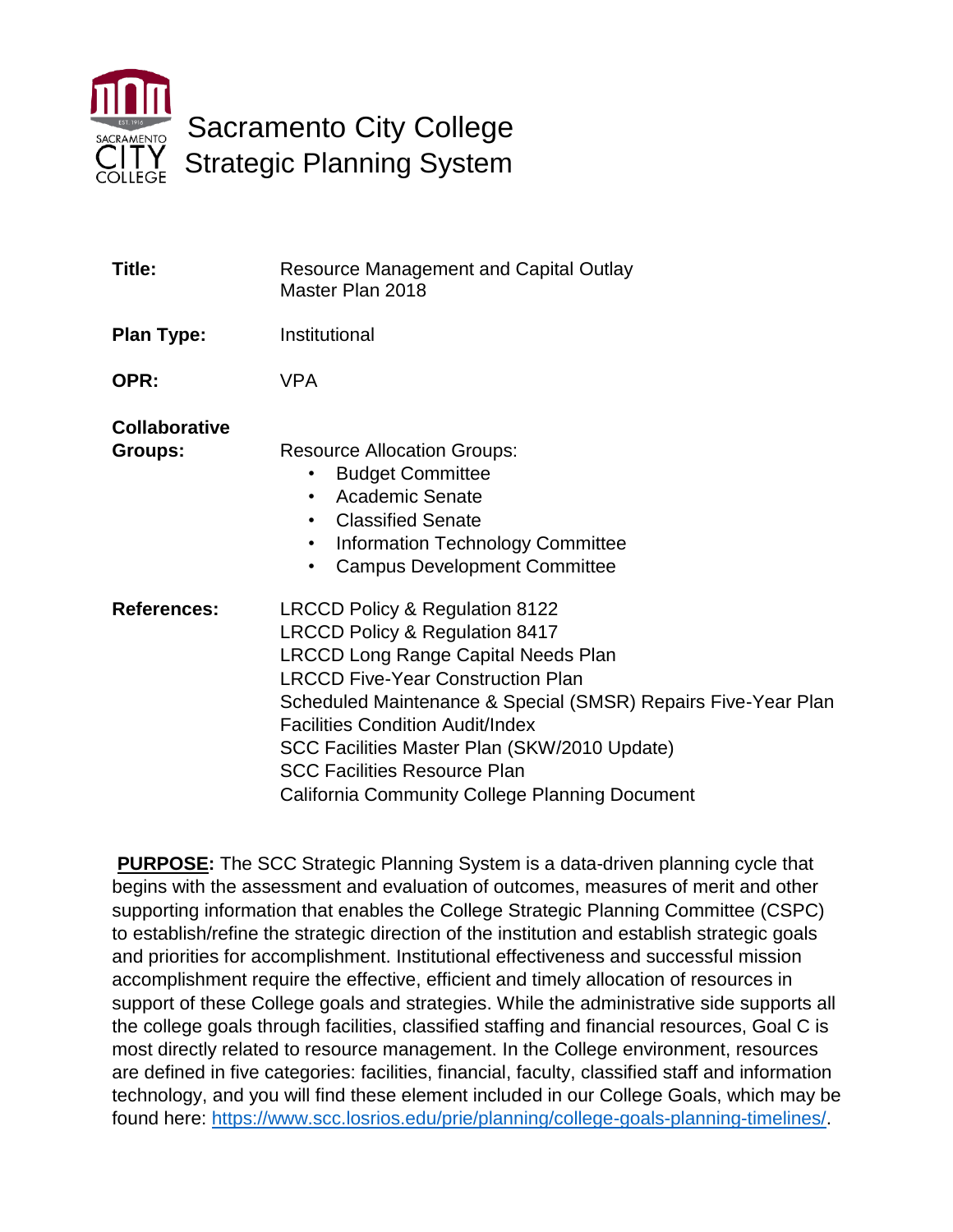This overarching institutional plan provides an overview of the five types of resources and the allocation processes associated with each. Specific guidance for each resource type is contained in the respective resource allocation plans that are referenced herein. Each resource allocation plan also provides appropriate timelines and tasks associated with this annual college process. Unit and program planning are essential components of this system which require the establishment of objectives which support the strategic direction of the institution. Measures or merit or outcomes are associated with each objective and evaluated as part of this process. A summary of the College Strategic Planning System is highlighted below:



# **Planning Cycle** *Overview, Timelines and Key Components*

This Institutional Plan also provides an overview of the Capital Outlay program and the mechanisms associated with updating SCC's Long Range Capital Needs Plan in coordination with district Facilities Management (FM). The SCC Facilities Master Plan is a reference document that contains College determined 'best practices' and architectural themes for modernization, remodels and new construction programs. In addition, it provides reference information for the initial modernization sequencing and financing. These are updated annually and documented on-line as the LRCCD Long Range Capital Needs Plan [http://fmwms.losrios.edu/ganttchart.aspx.](http://fmwms.losrios.edu/ganttchart.aspx) The Facilities Master Plan provides the sequencing and projected timeline for modernization projects and construction of eligible new space for the campus. How campus instructional, student service and support programs are integrated into new and modernized space is the subject of ongoing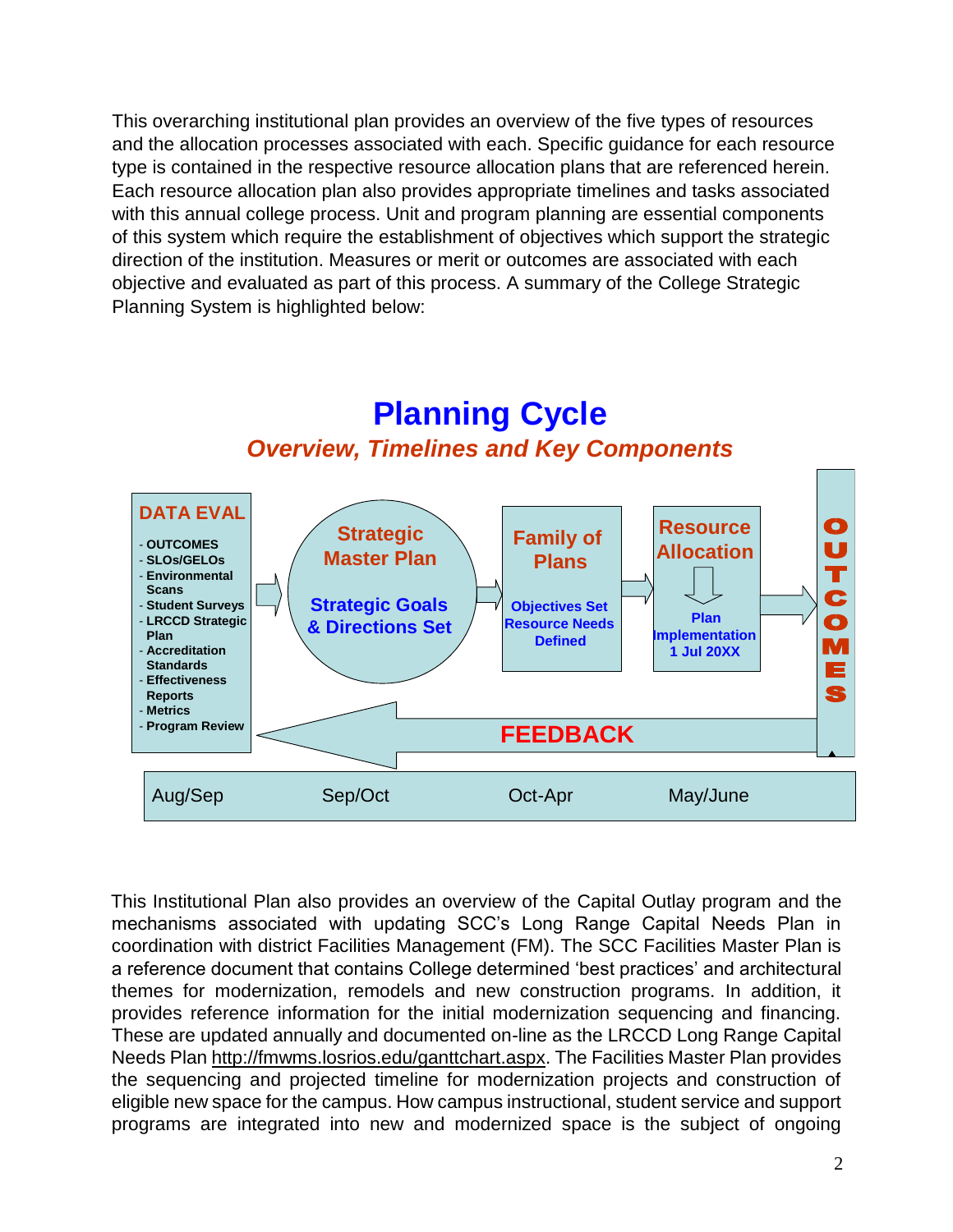dialogue as the campus works to assess mission and resource changes as well as new opportunities and mission requirements. A power point brief was developed to summarize needed short and long term college decisions necessary to fully integrate the Facilities Master Plan into college planning.

### **PROCEDURES:**

1. **RESOURCE ALLOCATION:** The SCC Family of Plans contains a 'resource allocation' type plan grouping that provides details of the planning and allocation process associated with each type of resource. As with all planning efforts at the College, the process begins with data analysis that leads to an updated College Strategic Master Plan and a set of College goals that provide the strategic direction for the next academic year. Program plans and operational/unit plans are then developed with specific objectives that are defined as necessary to move the college toward goal achievement, institutional effectiveness and ultimately mission accomplishment. The Operational Unit Plans and Program Plans then translate the objectives and associated maintenance of effort (MOE) into a set of resource requirements that are ultimately prioritized and allocated to the units for implementation. Resources will be allocated to both operational plans/activities and institutional program plans/activities on an annual basis. Specific timing parameters are covered in each planning document.

> a. Facilities: this resource allocation plan focuses on developing an annual set of projects intended to maintain and improve the quality and functionality of the College spaces. This includes the periodic replacement of furniture, fixtures and generic institutional equipment in teaching and support service spaces (specific instructional/unit equipment will be handled through the unit planning process with division level OCB funding). These projects will also include campus common areas and parking improvements.

> b. Financial: This resource allocation plan provides the mechanisms associated with allocation of discretionary financial resources that are available to the College. It does not include those actions (e.g. salaries and benefits) that are managed by the district on behalf of the college. Other types of funding with discretionary aspects will also be covered in this planning document to include Instructionally Related (IR) funds, categorical funds and some other fund types that are normally managed through the campus budget committee.

> c. Faculty / Adjunct Faculty: This resource allocation plan provides a summary of process for requesting new faculty FTE and adjunct faculty resources. It also defines procedures for managing this resource, establishing hiring priorities and applicable measures of merit.

> d. Classified Staff: This resource allocation plan describes management oversight of the classified staff resource, near term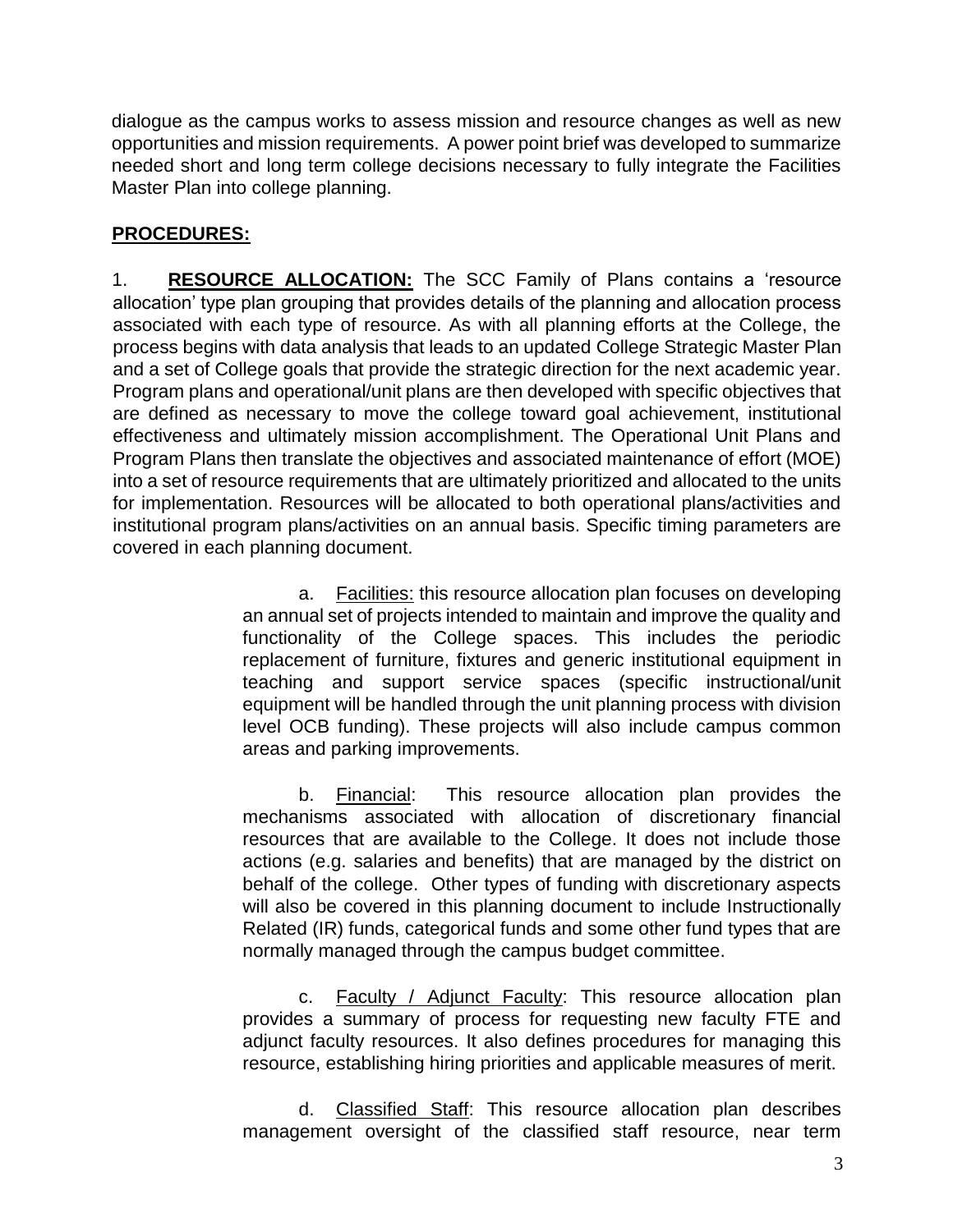objectives and measures of merit that will be evaluated annually to ensure regular process review and improvement. This plan also outlines the annual process the college will follow to establish a prioritized list of new classified staff requirements to enable the College to compete in the district-wide process for new FTE allocation.

e. Information Technology: This resource allocation plan captures a comprehensive listing of all college information technology needs. It also includes best practices and standards for use/management of this resource and processes for requesting new equipment. By design, it will also include audio/visual equipment needs related to IT (e.g. smart classrooms).

## **SCC Family of Plans**

(Revised during the 2016-17 academic year)

| <b>Strategic Plan</b>                                                                  |  |  |  |  |  |  |
|----------------------------------------------------------------------------------------|--|--|--|--|--|--|
| States the Mission, Vision, Values and Goals of the College                            |  |  |  |  |  |  |
| Framework for planning, resource allocation, and evaluation                            |  |  |  |  |  |  |
| <b>Educational Master Plan</b>                                                         |  |  |  |  |  |  |
| Instructional Master Plan, Student Services Master Plan, and Resource                  |  |  |  |  |  |  |
| Management and Capital Outlay Master Plan                                              |  |  |  |  |  |  |
| Priority areas, key resource needs, and relevant data are included                     |  |  |  |  |  |  |
| <b>Institutional Plans</b>                                                             |  |  |  |  |  |  |
| These plans support coordinated, diverse activities that span the entire college.      |  |  |  |  |  |  |
| A key example is the Student Equity/SSSP/Basic Skills plan                             |  |  |  |  |  |  |
| <b>Cross-Divisional Program Plans</b>                                                  |  |  |  |  |  |  |
| These plans support single types of activities that reach across divisions             |  |  |  |  |  |  |
| Distance Education, Tutoring, Information Technology, Staff Development, etc.          |  |  |  |  |  |  |
| <b>Unit Plans</b>                                                                      |  |  |  |  |  |  |
| Annual operational plans that guide the work of college units                          |  |  |  |  |  |  |
| <b>Resource Allocation Plans</b>                                                       |  |  |  |  |  |  |
| Descriptions of the processes used for resource allocation in key areas                |  |  |  |  |  |  |
| Financial, facilities, faculty, classified staff, and information technology resources |  |  |  |  |  |  |
| <b>Program Reviews</b>                                                                 |  |  |  |  |  |  |
| Reviews of college programs conducted on a multi-year basis                            |  |  |  |  |  |  |
|                                                                                        |  |  |  |  |  |  |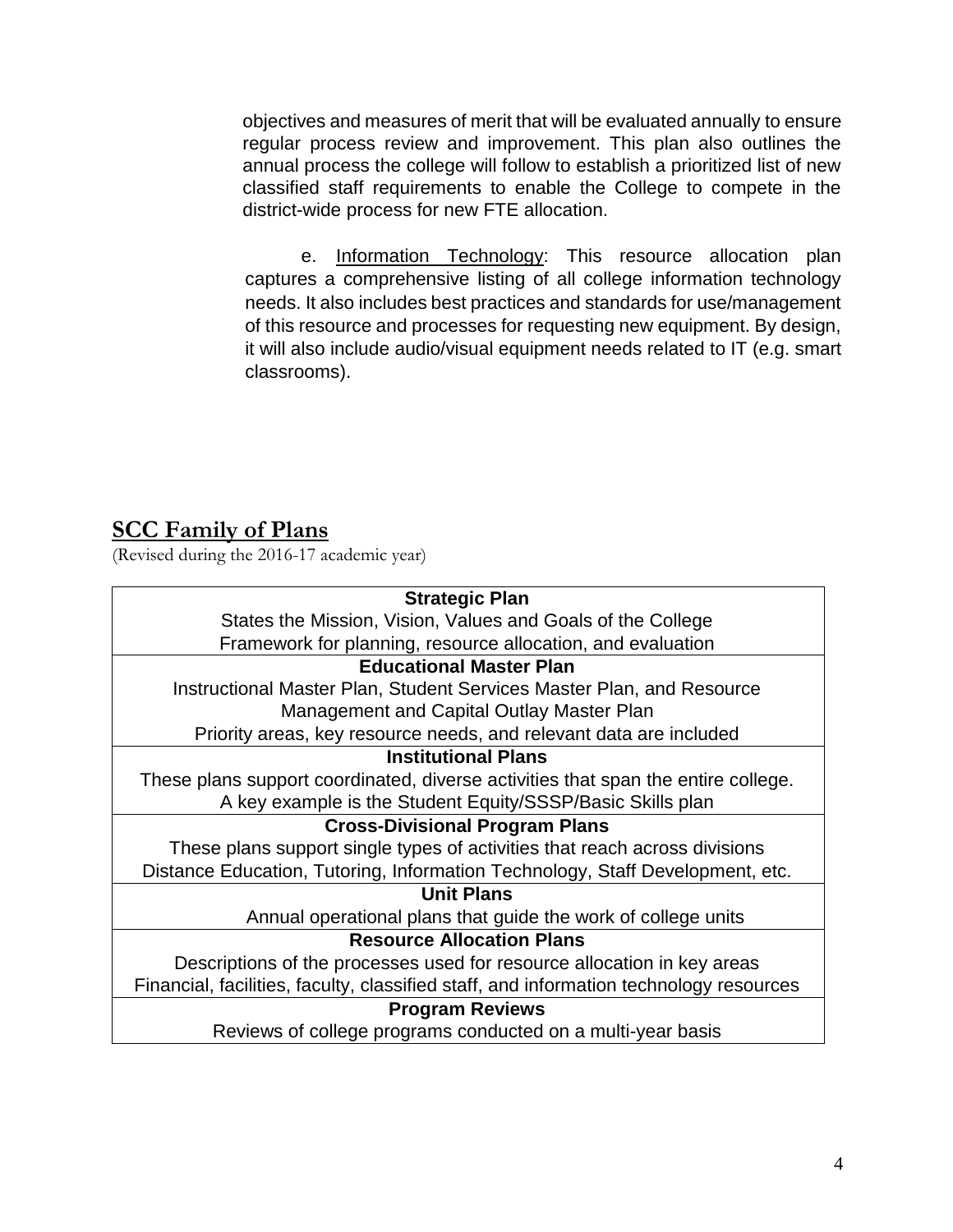2. **CAPITAL OUTLAY PROGRAM:** Development of an effective capital outlay program for the College is a shared responsibility between the College and the District. Facility planning is dependent on the quantitative evaluation of existing space, the ability to serve students and on carefully documented projections of future needs. The construction or modernization of facilities should be the result of a rational and orderly planning process incorporating the District's strategic directions and the College's Educational Plan and strategic goals. The district takes the lead in this effort by annually updating key planning documents including the Facilities Needs Assessment, the Five Year Construction Plan and the Long Range Capital Needs Plan Program. Funding for projects of this nature fall into three broad categories and may be combined to develop a competitive and effective funding strategy. They include: state bonds/funding; local bonds; and district/other funding sources.

There are three major types of capital outlay construction projects. Each is briefly described along with the primary considerations for each type of project.

> a. New Construction: This type of project adds new space to the campus and is justified by projected enrollment growth, projected population growth in the College's service area and new or major changes to the College's educational programs. In order to be competitive for state funding, the project must have a favorable capacity-load ratio. Cap-Load ratios are determined by comparing the available capacity (expressed in assignable square feet) of the institution in specific categories (lecture, lab, office, etc.) with the projected student load or demand for assignable space. This ratio is expressed as a percentage of facility capacity to forecasted load. For example, a cap-load of 60% in lab would be interpreted as 'only able to serve 60% of forecasted student load'. Cap-load ratios in excess of 100% are generally not considered to be competitive for state funding. Cap-load ratios for Sacramento City College are outlined in the Five-Year Construction Plan and are updated annually by the district.

> b. Remodels: This type of project does not add space but changes the use of existing space. The primary consideration or criteria for remodels is the same as stated in the New Construction section above.

> c. Modernization and Maintenance: This type of project modernizes existing space for the same purpose or functions. The primary considerations for evaluating a modernization project include changes in the associated education program, health and safety factors, age and condition of the existing facility and the cost to replace versus the cost to modernize the facility. Given the age of many of the facilities at Sacramento City College and our rather small footprint (73 acres), modernization is an important tool to update and improve the College's facilities. The metric measure of a building's condition is contained in the Facilities Condition Audit. This audit is prepared by the District and provides a complete listing of all the deficiencies (needed building repairs) in the building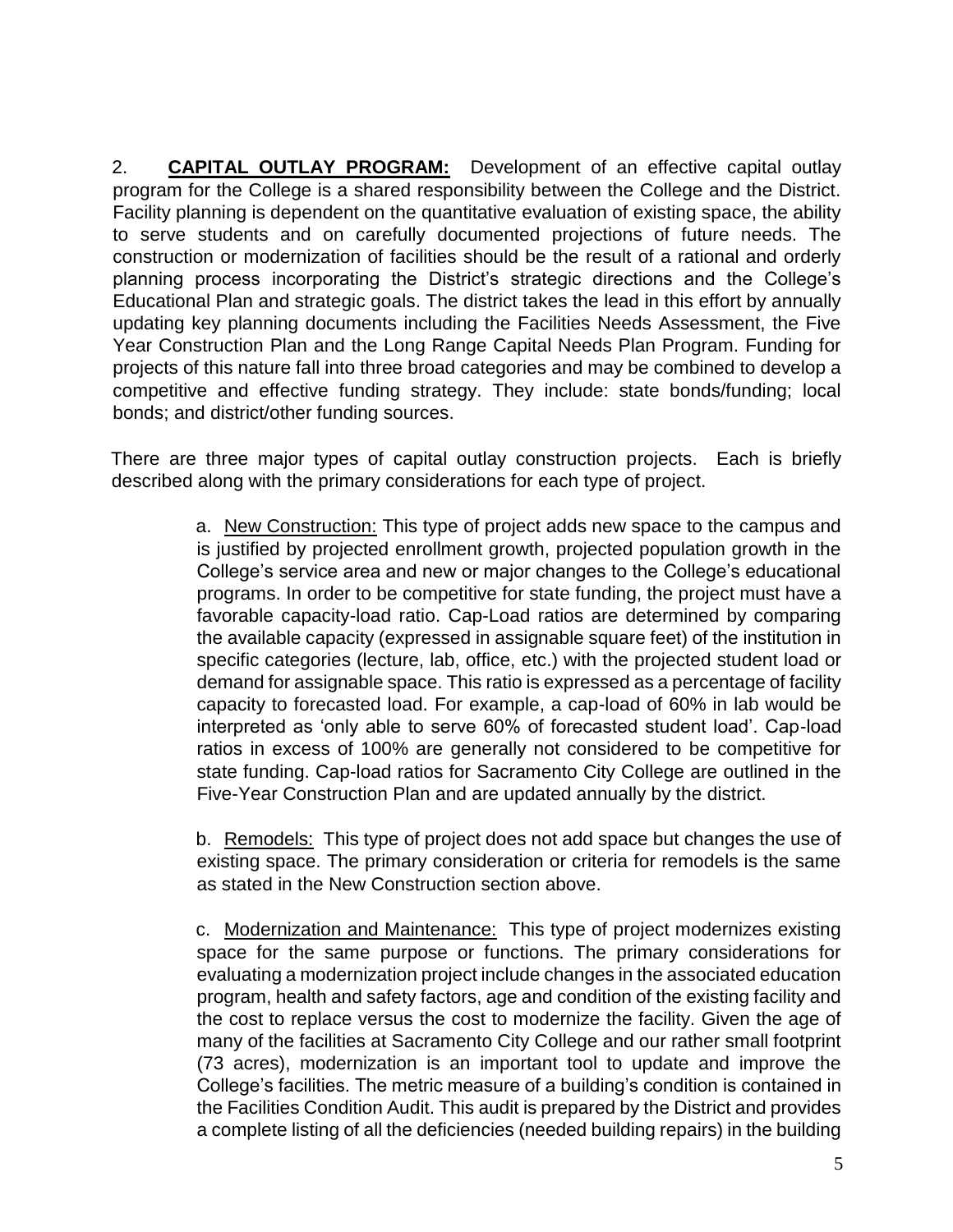systems and components and identifies the associated repair costs. A Facility Condition Index (FCI) is computed which compares the cost to repair a building's deficiencies divided by the replacement value of the facility. This provides an approximate estimate of the facility's condition that is used to prioritize projects. Generally, an FCI of less than 5% describes a building that is in 'good' condition. FCI's between 5% and 10% indicate a building that is in fair condition. And, a FCI greater than 10% describes a building that is in poor condition. FCI information is contained in the SCC Facilities Master Plan. In developing a funding strategy for a modernization project, Scheduled Maintenance and Special Repairs (SMSR) funding from the state may be incorporated into the project.

College Planning Responsibilities: In coordinating closely with the district planning staff, the College will focus its efforts on the following key areas:

- Development of department educational and support service requirements in terms of changes to existing spaces or creation of new spaces.
- Defining functions and responsibilities in all college spaces; Working toward the most efficient use of spaces and how they serve students and the strategic goals of the institution.
- A clear statement of specific space requirements for lab, lecture and office utilization and supporting infrastructure that must be in the spaces.
- Program growth changes expected over time as they relate to space utilization.
- Projected changes in weekly student contact hours (WSCH) by department and program.
- Student capacity per type of space based on the planned programs to be delivered in the spaces. For support services, the space required to accommodate student needs in the support programs that enhance student access and success.
- Defining expected faculty and classified staffing that spaces must support in terms of instruction, student support and office/administration area.
- Defining common use labs, libraries, audio-visual and other support space needs for the campus.

Planning Capital Outlay Projects: Based on these data points, the District will prepare an Initial Project Proposal (IPP) for approval by the Board of Trustees and submission to the state for potential state funding of a capital improvement project (NOTE: If the District wishes to pursue State funding, it must follow the IPP/FPP process described herein). Normally, this will be the next project in our planned sequence of capital improvement projects as documented in the Facilities Master Plan. Each campus and Educational Center in LRCCD can submit no more than one IPP or FPP every other year for consideration by the state funding process.

If approved by the state, the project will proceed to the next step, development of a Final Project Proposal (FPP) which will bring an architect or educational facilities planner into the project planning process. If projects are not planned for state funding, then projects are planned for local bond funding only. Other than excluding the IPP/FPP steps, planning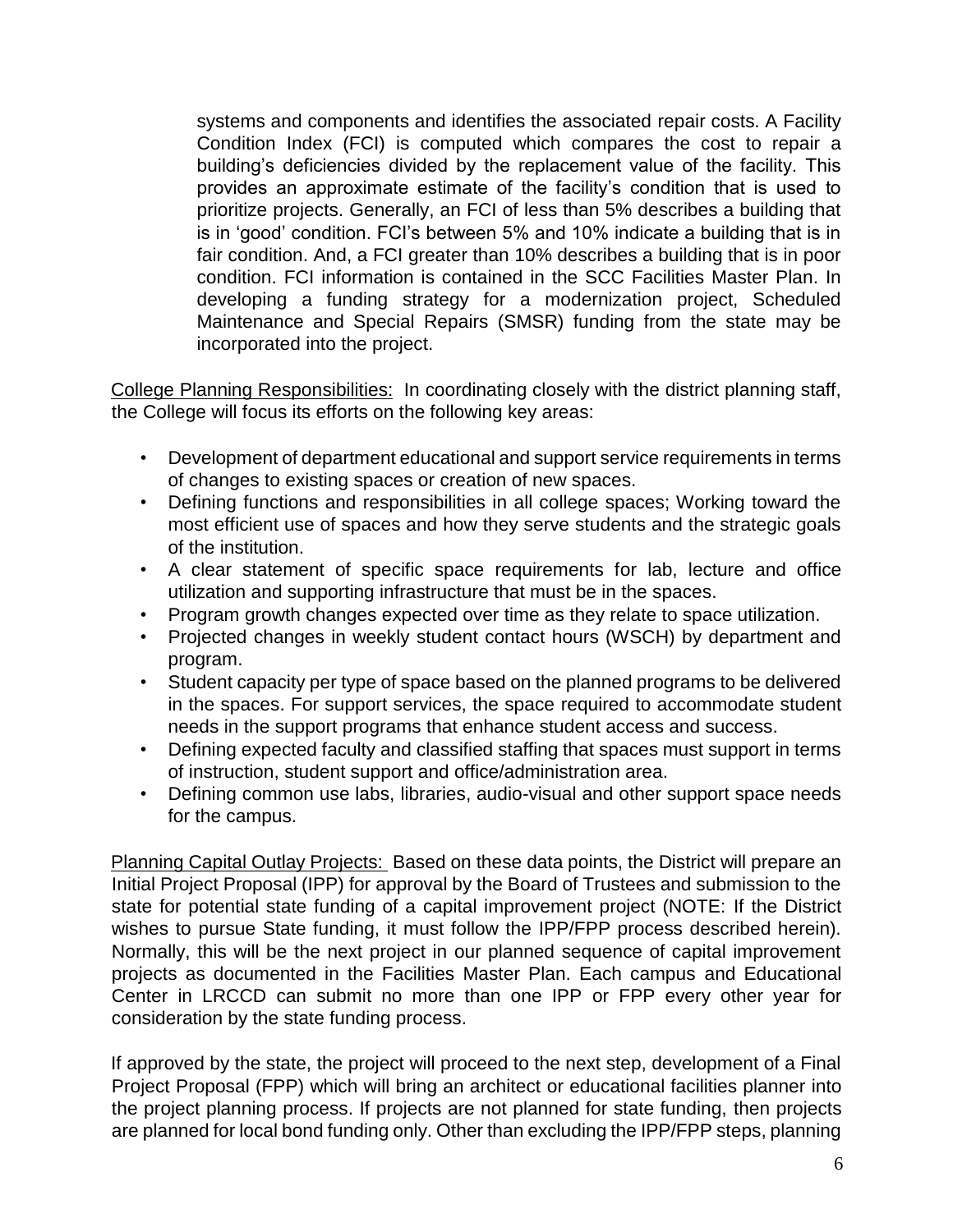for Local Bond only projects and state bond funded projects proceeds along the same timeline and process. The Facilities Master Planning Process identifies Sacramento City College's Long Range Capital Needs Plan. The most current summary is appended to this plan. The resulting Facilities Master Plan includes approved and planned projects, a synopsis of the project, planned total cost and sources of funding and the planned occupancy dates which will inform the District as to when project IPPs and FPPs must be submitted to the State Chancellor's Office so they can compete with projects from other college districts throughout the State for the limited funds available.

Preparation of FPPs and approved construction drawings for a project is a collaborative process that involves numerous campus organizations working with the district facility planner and the architectural team. At our campus, the Operations Director serves as the focal point for coordinating meetings and schedules to ensure all parties with a stake in the project have the opportunity to participate in the plan development. This will normally involve the division dean/manager whose area is being modernized or expanded, department chairs and appropriate faculty members, classified staff and other administrative personnel that contribute to the overall planning of the project. These planning procedures apply to on-campus facilities and development of our Education Centers in West Sacramento and Davis.

Once construction is scheduled, the Operations Director will coordinate alternate space, as needed, so that campus educational and support services programs can continue during the course of the project. This is intended to minimize impact on College programs, enrollment and, most importantly, student access.

The Campus Development Committee will provide oversight of the College's construction program and the Executive Council will be updated at least twice annually on the planned construction program. The VPA and Operations Director will maintain a current schedule of construction projects and timelines and will post this schedule on the INSIDE SCC web site for reference.

**MEASURES OF MERIT:** Measures of merit are incorporated throughout the planning system and include Program Review, Student Learning Outcomes, satisfaction surveys, environmental scans, metrics and strategic directions established by the district. In addition, a schedule of projects and timelines will be maintained by VPA and posted on the INSIDE SCC web site for campus reference.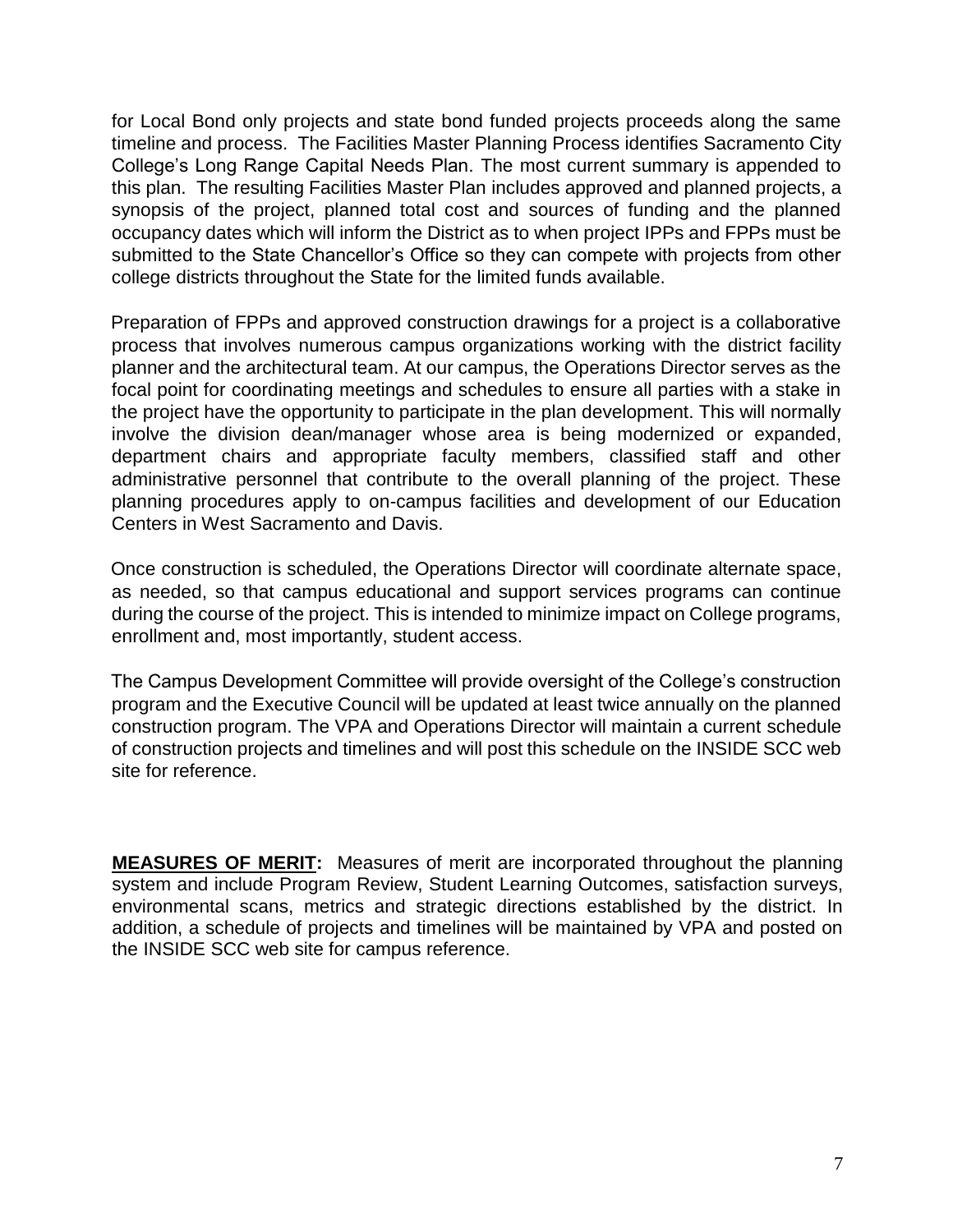#### **RESOURCE**

| <b>REQUIREMENTS:</b> | As outlined in each plan type associated with the family of |
|----------------------|-------------------------------------------------------------|
|                      | plans and the SCC Strategic Planning System.                |

**DATE:** 31 August 2007 August 2008 22 August 2009 20 November 2010 11 November 2011 1 August 2013 July 10, 2018

**REVIEW CYCLE:** Annually